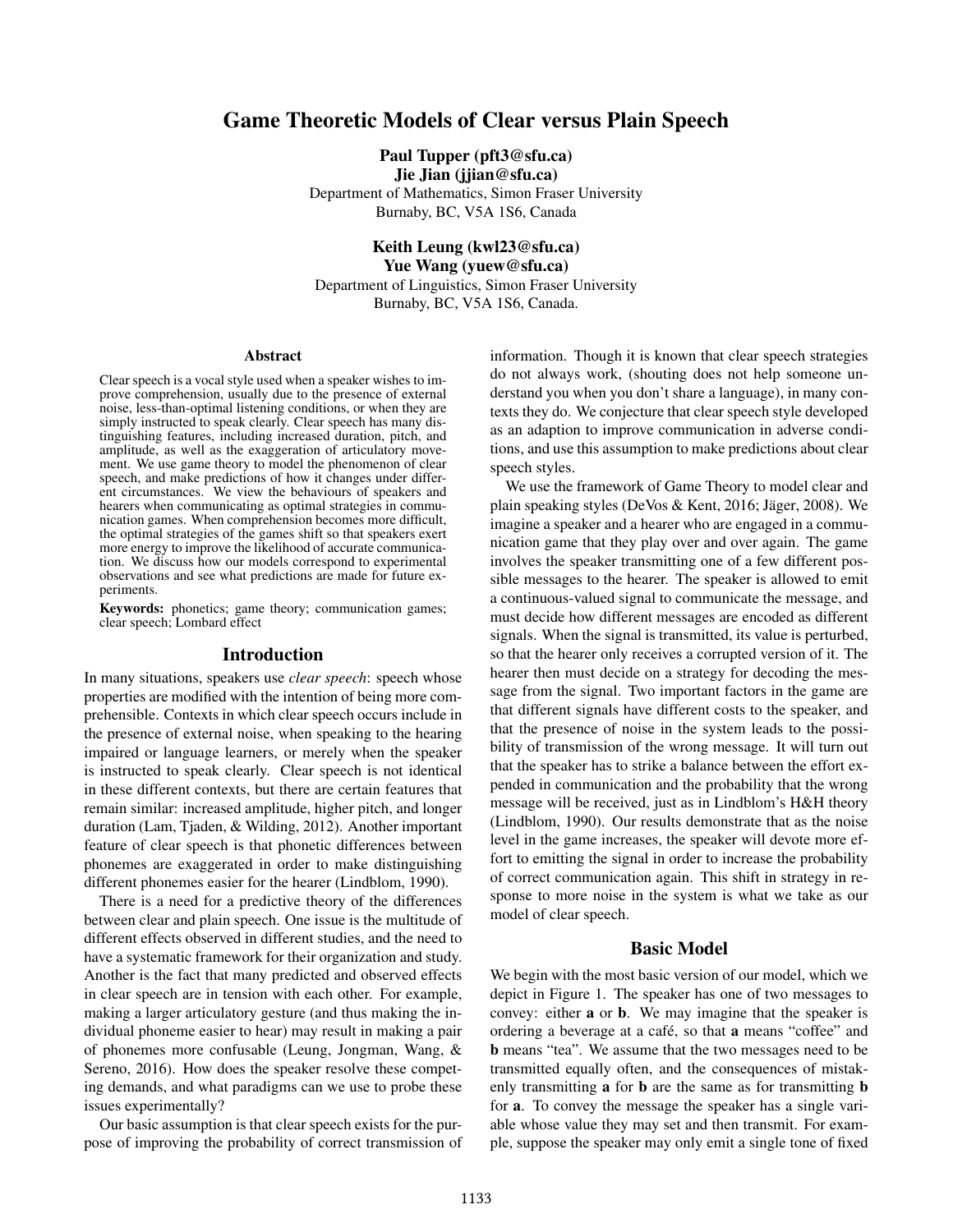

Figure 1: A schematic showing our basic model. The speaker is required to communicate one of two messages: a or b. They select signal values  $x_a$  or  $x_b$  which they transmit to the hearer. Noise in the communication channel leads to the hearer receiving a perturbed signal which they classify as either a or b based on the criterion *c*.

duration, but is able to select the pitch. Now either in production, transmission, or reception, noise is added to the variable, so that the original value selected by the speaker is perturbed before it is perceived by the hearer. Then the hearer must infer what message was intended by the speaker from this noisy stimulus.

The speaker's strategy is to select two values of the variable *x*:  $x_a$  and  $x_b$  for the signals **a** and **b** respectively. Without loss of generality we assume that  $x_a < x_b$ . Now, depending on the message, a or b, what is perceived by the hearer is either  $y = x_a + \sigma n$  or  $y = x_b + \sigma n$  where *n* is a standard Gaussian random variable, and  $\sigma$  is a noise amplitude. The hearer must make a decision based on the heard signal *y*. The hearer's task is an instance of the standard model in *Signal Detection Theory* (Macmillan, 2002): the optimal choice is to fix a value *c*, known as the *criterion*, and choose **a** when  $y \leq c$  and choose b otherwise. The optimal value of *c* will be the one that maximizes the probability of receiving the correct message. Recalling that each message is equally likely, we can express this probability as

$$
P(x_{\mathbf{a}}, x_{\mathbf{b}}, c) = \mathbb{P}(\text{correct transmission})
$$
  
=  $\mathbb{P}(\text{correct}|\mathbf{a})\mathbb{P}(\mathbf{a}) + \mathbb{P}(\text{correct}|\mathbf{b})\mathbb{P}(\mathbf{b})$   
=  $\frac{1}{2}\mathbb{P}(x_{\mathbf{a}} + \sigma n \leq c) + \frac{1}{2}\mathbb{P}(x_{\mathbf{b}} + \sigma n > c)$   
=  $\frac{1}{2}F\left(\frac{c - x_{\mathbf{a}}}{\sigma}\right) + \frac{1}{2}\left[1 - F\left(\frac{c - x_{\mathbf{b}}}{\sigma}\right)\right]$ 

Here  $F$  is the cumulative distribution function of a standard normal random variable with mean 0 and variance 1, as shown in Figure 2 *left*. A simple use of calculus shows that whatever  $x_a$  and  $x_b$  are, the optimal value for the criterion is  $c = (x_a + x_b)/2$ . So whatever the speaker chooses for  $x_a$  and  $x<sub>b</sub>$ , this is the choice the hearer will make in equilibrium.



Figure 2: *Left:* F, the cumulative distribution function of a standard normal random variable. *Right: g*, the function describing the cost in our model of emitting a signal with a given phonetic variable.

The issue remains of how the speaker should choose *x*<sup>a</sup> and  $x<sub>b</sub>$ . If there are no constraints on *x*, the probability of success will increase to 1 as the distance between  $x_a$  and  $x_b$  increases. In any realistic system there is either a finite range of possibilities for *x*, or there is a disincentive for using large or small values of *x*. The idea is that more extreme values of *x* require more effort, and the speaker will make less effort unless there is sufficient benefit to making more effort (Lindblom, 1990).

We combine these ideas by defining a cost for emitting a signal that depends on *x*, the phonetic variable of the signal. Suppose that the effort required to emit signal *x* is  $k g(x)$ where *g* is defined as

$$
g(x) = \frac{1}{x(1-x)}, \text{ for } 0 \le x \le 1,
$$
 (1)

and set  $g(x) = \infty$  for  $x < 0$  or  $x > 1$ , as shown in Figure 2 *right*. *k* is some positive constant we use to parameterize the overall effort in emitting a signal. We chose this form for *g* because it means that (i) only sounds in the range  $(0,1)$  can be emitted and they all have positive cost, (ii) more extreme sounds are more difficult to emit, (iii) effort is close to constant for signals within the middle of range. Other, similar, forms of *g* give the same qualitative results as we present here.

We now make a fairly strong assumption for the purposes of simplicity: the speaker and the hearer have the same payoff function in the game. So they are equally interested in the correct message being transmitted, and are equally interested in the speaker's effort being minimized. (This is clearly not always a reasonable assumption, and future work will consider different models.) Following this symmetric modelling choice, we assume that the expected payoff to the speaker and the hearer in one round of the communication game is

$$
E(x_{\mathbf{a}},x_{\mathbf{b}},c) = P(x_{\mathbf{a}},x_{\mathbf{b}},c) - \frac{k}{2} (g(x_{\mathbf{a}}) + g(x_{\mathbf{b}})),
$$

that is, the probability of the message being correct minus the average cost to the speaker of transmitting *x*. We assume the speaker and hearer will act to maximize this quantity. As we have mentioned, the optimal solution will always have  $c = (x_a + x_b)/2$ . The symmetry of  $g(x)$  about  $x = 1/2$  implies that the optimum will always have  $x_b - 1/2 = 1/2 - x_a$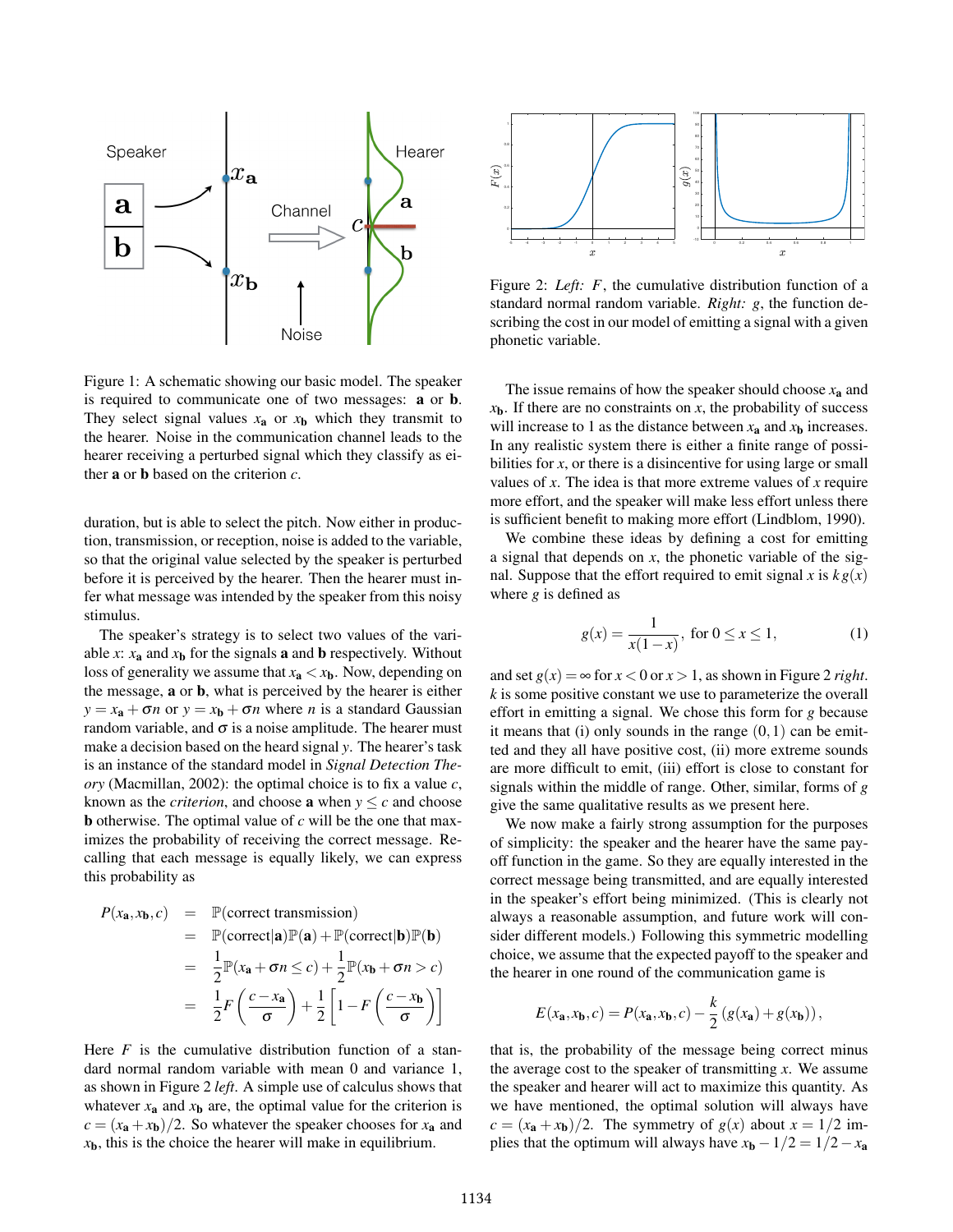

Figure 3: The basic model. *Top:* The value of the optimal  $x_a, x_b$  and *c* for varying *k* and  $\sigma = 0.05$ . *Bottom:* The same for  $k = 0.05$  and varying  $\sigma$ .

implying  $c = 1/2$ . So we only need to maximize the function  $P(1/2 - \Delta x, 1/2 + \Delta x, 1/2)$  with respect to  $\Delta x \ge 0$  to find the optimum of the original problem. This can be performed by a numerical optimization. This and all other optimization problems we study were solved using Matlab's fminsearch routine (The MathWorks, Inc., 2016).

Using our computed solutions to the optimization problem, we study how  $x_a$ ,  $x_b$ , and *c* depend on  $\sigma$  (the noise amplitude) and *k* (the effort parameter). Figure 3 *top* shows how  $x_a$ ,  $x_b$ , and *c* depend on *k* for a fixed value of  $\sigma = 0.05$ . We see that as  $k$  goes to 0,  $x_a$  goes to 0 and  $x_b$  goes to 1, which makes sense, since in this limit, there is no penalty for making the gestures as large as possible. Likewise, as *k* goes to infinity,  $x_a$  and  $x_b$  both go to 1/2, the cheapest possible signal, since the cost of emitting a signal becomes large compared to the benefit of accurate communication.

More interesting is the case of fixed  $k$  and varying  $\sigma$ . Figure 3 *bottom* shows how  $x_a$ ,  $x_b$  and *c* depend on  $\sigma$  for a fixed value of  $k = 0.05$ . For small values of  $\sigma$ , as we might expect,  $x_a$ ,  $x_b$  go to 1/2 as  $\sigma$  goes to zero. This makes sense, as when there is no noise, even the slightest difference between *x*<sup>a</sup> and *x*<sup>b</sup> gives perfect communication, and setting both to 1/2 minimizes effort. Less expected is what happens as  $\sigma$ 

increases. Initially, as  $\sigma$  increases from 0, gestures become more extreme in order to improve the probability of correct communication. This is the standard clear speech effect, and is a key part of Lombard speech, that is, speech in the presence of noise (Brumm & Zollinger, 2011). See, for example, (Ferguson & Kewley-Port, 2002) for this effect in F2 in English vowels and (Tartter, Gomes, & Litwin, 1993) for duration and amplitude.

Surprisingly, past a certain noise level the effect reverses itself, and gestures become less extreme in our model. This occurs because, if the noise is large enough, the probability of communication regardless of the signals used is so low that it is no longer worth the effort to make the more extreme gestures that were worthwhile for a lower level of noise. We know of no observations of this phenomena, but predict that it will be observed for human subjects with sufficiently large amplitudes of noise. Indeed, (Summers, Pisoni, Bernacki, Pedlow, & Stokes, 1988) observes speech amplitude increasing with a decreasing rate as noise level is increased, and a reduction in amplitude may be observable if an even larger noise level is tried. A similar phenomenon *has* been observed in domestic fowl (Brumm, Schmidt, & Schrader, 2009). The chickens studied varied the frequency with which they repeated their calls in the presence of different amounts of noise. It was observed that for lower levels of noise the birds increased call frequencies with increasing noise, and it is conjectured that this is an adaption to improve the probability of communication by expending more effort. However, interestingly the authors noted that after the noise was increased past a certain point, the birds *decreased* the frequency of their calls, as would be predicted by our model.

### Four-Message Model

The basic model of the previous section can also be extended to an arbitrary number of messages analogously. Here we just consider the case of four messages, as we will build on this case subsequently. Now there are messages  $a, b, c, d$ , again corresponding to four distinct meanings. The strategy of the speaker is to choose signals  $x_a < x_b < x_c < x_d$  to represent them. Whatever these values, the optimal choice for the hearer is to use criterion points  $c_{ab} = (x_a + x_b)/2$ ,  $c_{bc} = (x_b + x_c)/2$ , and  $c_{cd} = (x_c + x_d)/2$ . When the hearer receives signal  $y = x + \sigma N$ , they select message **a** if  $y \leq c_{ab}$ , **b** if  $c_{ab} < y \leq c_{bc}$ , c if  $c_{bc} < y \leq c_{cd}$ , and d if  $y > c_{cd}$ . We do not explicitly state the expressions for the probability of correct transmission and the expected cost, since they are unwieldy and completely analogous to those given for the basic model. Again the payoff function  $E(x_a, x_b, x_c, x_d, c_{ab}, c_{bc}, c_{cd})$  is the the difference between the probability of correct transmission and the expected cost, and both speaker and hearer act to maximize it.

We show in Figure 4 the results of the optimization for this case for a range of  $\sigma$  and *k*. Similarly to the two-message case, with both decreasing cost parameter *k* and increasing but low noise level σ, the speaker uses more extreme signals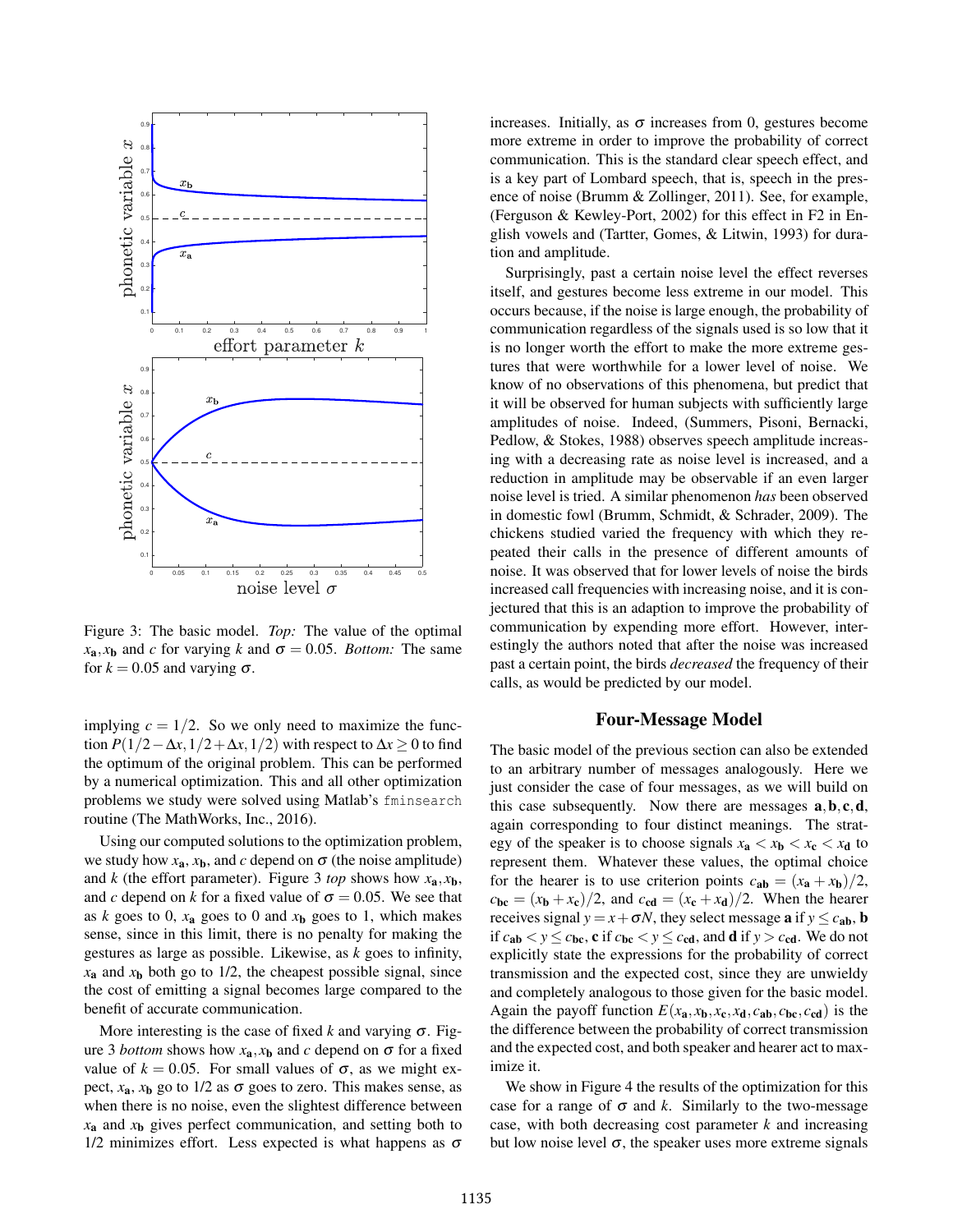to convey the same message. In contrast to the two-message case though, where the hearer adopted the same strategy for all values of  $k$  and  $\sigma$ , in the four-message case, the speaker must adjust the criterion points *c*ab and *c*cd in response to the change in the speakers strategy. As the dashed lines in Figure 4 show, when the speaker uses more extreme signals, the hearer must compensate.

We note in passing that in the four-message game, the speaker uses a larger portion of the phonetic space. This can be seen by comparing the range of *x* used for the signals for any particular  $k$  and  $\sigma$ , as in Figures 3 and 4. For example, when  $k = 0.1$  and  $\sigma = 0.05$ , in the two-message case, the signals used range from about 0.4 to 0.6, whereas in the four-message case they range from about 0.25 to 0.75. This is in general accordance with the Theory of Adaptive Dispersion (Liljencrants & Lindblom, 1972; Lindblom, 1986), which postulates that the more phonemes needed to fit into a space, the more dispersed they will be. One way of describing it is that the basic model has a smaller range of *x* than the four-message model because that smaller range already provides sufficient contrast between two messages. When two more messages are added, and the number of contrasts that needs to be made rises to three, there is a need for expanding the phonetic space. But because more extreme signals *x* are more costly, and signals less than 0 or greater than 1 are impossible, the range cannot be tripled. The net effect is that with more messages to transmit, the speaker expands the phonetic space used, while decreasing the spacing between the signals for distinct messages.

# Conflicts Between Clearness and Comprehensibility

In the two-message case we saw that the speaker needs to modify their strategy in the presence of greater noise in order to maximize payoff. But in this case the hearer does not need to make any adjustment to their strategy in response to the speaker's speech style, as shown by the flat dashed line labeled *c* in Figure 3.

In the four-message case, we see from the dashed lines in Figure 4 that the hearer *does* have to adjust their strategy as well when  $k$  or  $\sigma$  is changed, in order to optimally respond to the speaker's change of strategy. Such changes in hearer's strategies in interpreting stimuli based on context (such as for accent, gender, or identity of the speaker) are well attested, and known to be an important part of comprehension (McMurray & Jongman, 2011).

However, a problem for our language users can arise if the speaker is using a clear speech style, with its exaggerated signals, but the hearer thinks the speaker is using a plain speech style. If the hearer is using the plain speech criterion points (low noise) to interpret a clear speech signal (high noise), they may end up with the wrong message after decoding. For a concrete example, take our four-message model, and see Figure 4 *bottom*. Suppose  $k = 0.05$  and  $\sigma$  takes one of two values:  $\sigma_1 = 0.01$  or  $\sigma_2 = 0.05$ . Suppose the speaker believes



Figure 4: The four-signal model. *Top:* The value of the optimal phonetic variable values  $x_a, x_b, x_c, x_d$  (solid blue line) used by the speaker and criteria  $c_{ab}$ ,  $c_{bc}$ ,  $c_{cd}$  (dashed black line) used by the hearer for varying effort parameter *k* and noise level  $\sigma = 0.05$ . *Bottom:* The same for  $k = 0.05$  and varying  $\sigma$ .

 $\sigma = \sigma_2$  and intends to transmit message **b** and so utters a signal near  $y = 0.4$ . If the hearer thinks  $\sigma = \sigma_1$ , they will decode this as message a, the wrong message. The problem is that a plain ( $\sigma_1$ ) **b** has a similar signal to a clear ( $\sigma_2$ ) **a**, and so the hearer cannot tell them apart if they don't know whether a plain or clear style is being used.

An example of how this might occur in a natural language is in the difference between tense and lax vowels in English, as exemplified by the minimal pairs "keyed – kid"  $(i - i)$ , "cod – cud"  $((a - \Lambda)$ , "cooed – could"  $((u - \sigma)$ . In each pair the tense vowel is longer and the lax vowel is shorter. This distinction has been shown to be perceptually important in spoken English (though there are other important contrastive features between these vowels as well) (Klatt, 1976). So suppose that a speaker wishes to be clearer by lengthening the vowels of their production. This may create a problem for the hearer, since a long "kid" might be difficult to distinguish from a normal "keyed". There is a conflict between a non-phonemic speech clarity effect (i.e. lengthening) and a phonemic contrast (Leung et al., 2016).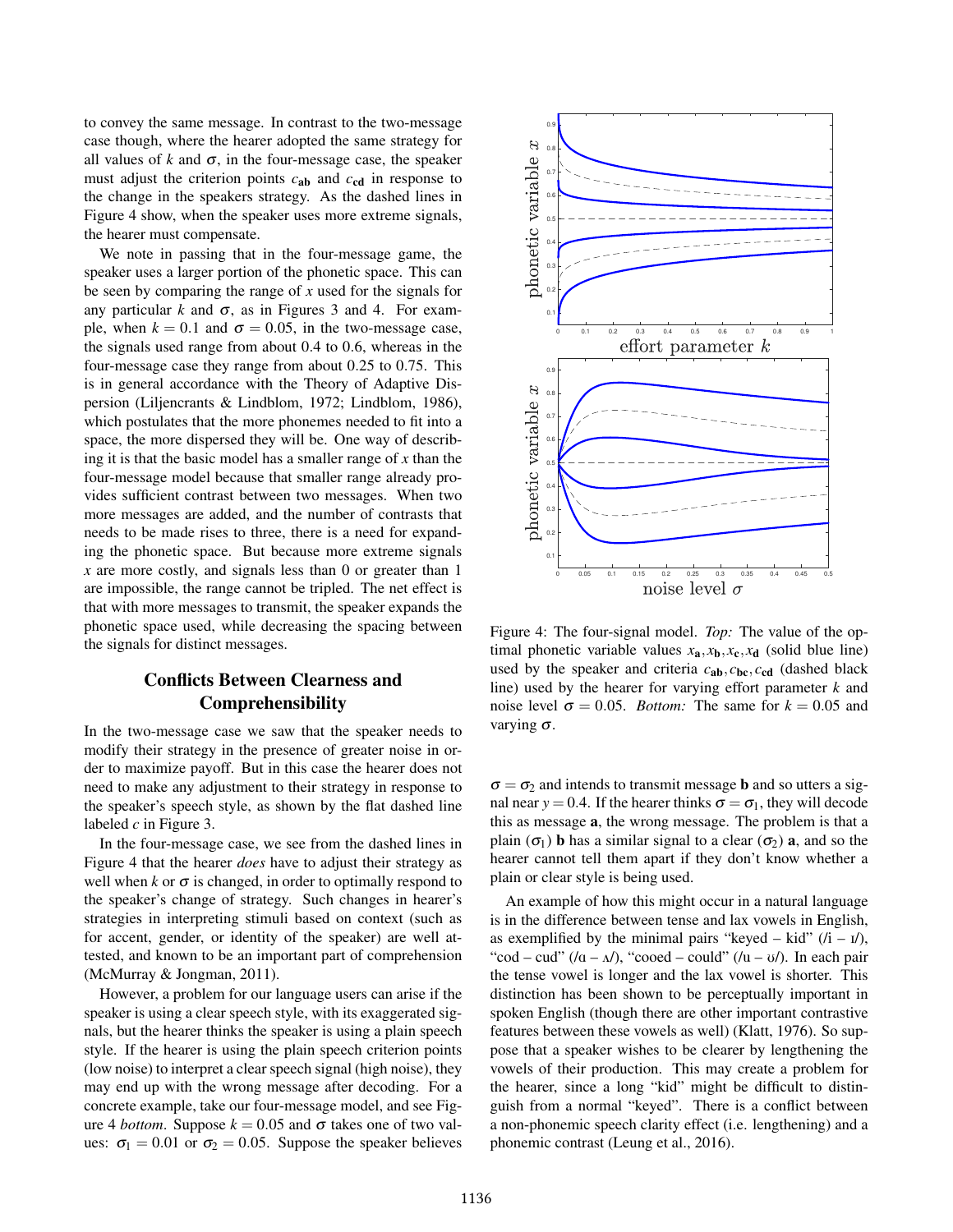A similar phenomenon may occur in animal communication systems. Many animals lengthen their alarm calls in the presence of external noise (Brumm et al., 2009). But Brants' whistling rat uses a duration of alarm call to indicate the level of threat (Le Roux, Jackson, & Cherry, 2001). It is suggested that they may not lengthen their calls in the presence of noise for this reason (Brumm et al., 2009), though this has not yet been experimentally investigated.

So what is the optimal strategy in the case where the speaker is aware of  $\sigma$ , but the hearer is not, and must use one set of criterion points for both noise levels? One possibility is that the speaker decides it is not worth it to have two different sets of signals, one for each level of noise. The other extreme possibility is that the speaker just assumes that the hearer does know what the noise level is, even though they don't. As we will see, the predicted behaviour is a compromise between these two simpler strategies.

To explore the predictions of our model for these contexts we consider three different cases for the speaker's and hearer's knowledge of the noise level  $\sigma$ . The speaker is communicating one of four different possible messages, with  $k = 0.05$  and where in each trial  $\sigma$  takes the value of either  $\sigma_1 = 0.01$  or  $\sigma_2 = 0.05$  with probability 1/2. Each of messages  $\mathbf{a}, \mathbf{b}, \mathbf{c}, \mathbf{d}$  occur with probability 1/4. To simplify notation we let  $X = (x_a, x_b, x_c, x_d)$  and  $C = (c_{ab}, c_{bc}, c_{cd})$  be strategy vectors for the speaker and hearer respectively. For each condition we state the optimal values for *X* and *C* as computed by numerical optimization.

Case i: Neither Oblivious. Both speaker and hearer know the value of  $\sigma$  in each trial. Thus both their strategies can be modified with respect to noise level. So we determine  $X^{(1)}$ and  $C^{(1)}$  for noise level  $\sigma_1$  and  $X^{(2)}$  and  $C^{(2)}$  for noise level  $\sigma_2$ as in the previous section. Equivalently,  $X^{(1)}, X^{(2)}, C^{(1)}, C^{(2)}$ together maximize

$$
\frac{1}{2}E(X^{(1)},C^{(1)},k,\sigma_1) + \frac{1}{2}E(X^{(2)},C^{(2)},k,\sigma_2)
$$

Here, because the  $\sigma_1$  vectors and the  $\sigma_2$  vectors are in separate terms, they can be solved for independently.

Case ii: Oblivious Hearer. The speaker knows the value of  $\sigma$  in each trial but the hearer does not. Speaker has strategies  $X^{(1)}$  and  $X^{(2)}$  depending on the noise level, but the hearer only has *C*.  $X^{(1)}$ ,  $X^{(2)}$  and *C* together maximize

$$
\frac{1}{2}E(X^{(1)},C,k,\sigma_1)+\frac{1}{2}E(X^{(2)},C,k,\sigma_2).
$$

Case iii: Both Oblivious. Neither the speaker nor the hearer know the value of  $\sigma$  for each trial. In this case *X* and *C* are determined by maximizing

$$
\frac{1}{2}E(X,C,k,\sigma_1)+\frac{1}{2}E(X,C,k,\sigma_2).
$$

In Figure 5 we show the optimal strategies for the speaker and hearer in the four-message, two noise-level game, in each



Figure 5: The optimal strategies for the speaker and the hearer in the four-signal model with two levels of noise. The condition is indicated along the *x*-axis. The *y*-axis indicates the value of the signal used for each of the four messages by the speaker (in blue), and the three criterion points used by the hearer (in red). Lines are present merely to guide the eye.

of the three cases. The signals  $x_a$ ,  $x_b$ ,  $x_c$ ,  $x_d$  are shown as blue circles, and the criterion points *c*ab, *c*bc, *c*cd are shown as red  $\times$ s. Lines connecting corresponding signal values and criterion points are added to aid comparison. Leftmost in the figure, we show the strategies for each level of noise when both speaker and hearer are aware of the level of the noise (Neither Oblivious). As we expect from the previous section and Figure 4, the speaker uses more extreme signal values when the noise is greater, and the hearer is able to take this into account in the setting of the criterion points. The payoff achieved in this case is 0.750. In the middle of the figure, we show the strategies when only the speaker is aware of the level of the noise (Hearer Oblivious). The speaker still emits more extreme signals when the noise level is higher, as in the Neither Oblivious case. But this effect is relatively muted: when the noise level is  $\sigma_1$  the range of the signals is greater than in the Neither Oblivious case, and when the noise level is  $\sigma_2$ the range of the signals is less than in the Neither Oblivious case. The fact that the hearer is unaware of the noise level means the speaker cannot deploy this strategy to full effect. The payoff achieved is now 0.741, and hence a cost is paid for the hearer's ignorance. Finally, for purposes of comparison, on the right we show the effect of two noise levels when neither speaker nor hearer is aware of the level in a particular trial (Both Oblivious). In this case, the speaker and hearer use a compromise of the strategies in the other cases, leading to a payoff of 0.729, worse than either of the other two cases.

Thus according to our model, uncertainty in the speaker about whether a clear speech style is being used diminishes the speaker's distinction between plain and clear speech. One way to investigate this effect experimentally when eliciting clear speech is to vary the instructions, sometimes explaining that the intended hearer will be aware that the speech is clear,